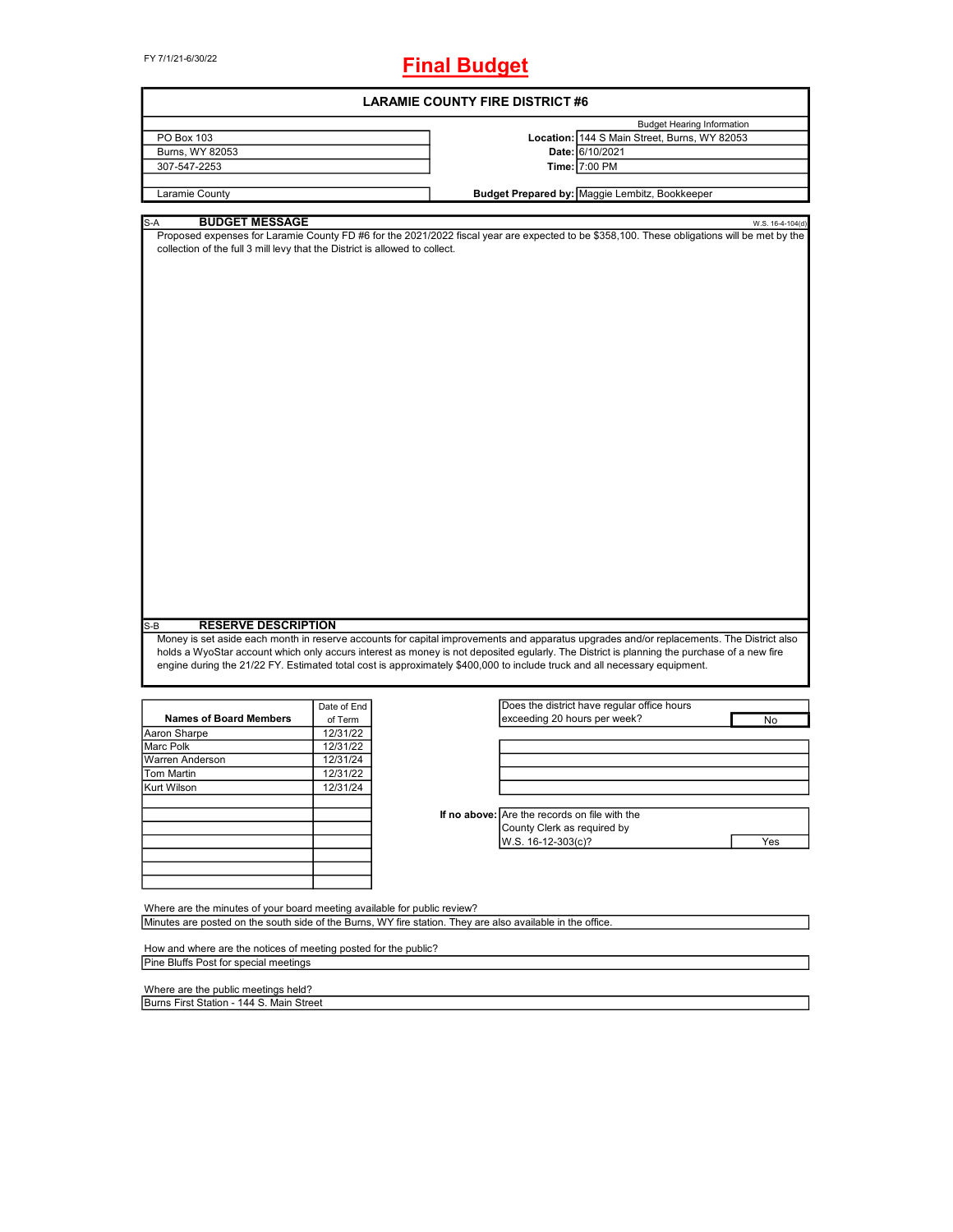# **FINAL BUDGET SUMMARY**

|       | <b>OVERVIEW</b>                                             |           | 2020-2021<br>Estimated | 2021-2022<br>Proposed | Final Approval |
|-------|-------------------------------------------------------------|-----------|------------------------|-----------------------|----------------|
|       |                                                             |           |                        |                       |                |
| $S-1$ | <b>Total Budgeted Expenditures</b>                          | \$81,029  | \$221,300              | \$358,100             | \$358,100      |
| $S-2$ | <b>Total Principal to Pay on Debt</b>                       | \$0       | \$0                    | \$0                   | \$0            |
| $S-3$ | <b>Total Change to Restricted Funds</b>                     | \$100,000 | \$40,000               | \$0                   | \$0            |
|       |                                                             |           |                        |                       |                |
| $S-4$ | <b>Total General Fund and Forecasted Revenues Available</b> | \$338,710 | \$312,000              | \$991,500             | \$991,500      |
|       |                                                             |           |                        |                       |                |
| $S-5$ | Amount requested from County Commissioners                  | \$241,238 | \$220,000              | \$325,000             | \$325,000      |
|       |                                                             |           |                        |                       |                |
| $S-6$ | <b>Additional Funding Needed:</b>                           |           |                        | \$0                   | \$0            |

|              | <b>REVENUE SUMMARY</b>                                             | 2019-2020<br>Actual | 2020-2021<br>Estimated | 2021-2022<br>Proposed           | Final Approval        |
|--------------|--------------------------------------------------------------------|---------------------|------------------------|---------------------------------|-----------------------|
|              |                                                                    | \$0                 | \$0                    | \$0                             |                       |
| $S-7$        | <b>Operating Revenues</b>                                          |                     | \$220,000              | \$325,000                       | \$0<br>\$325,000      |
| $S-8$        | Tax levy (From the County Treasurer)<br><b>Government Support</b>  | \$241,238<br>\$0    | \$0                    | \$0                             | \$0                   |
| $S-9$        |                                                                    | \$0                 |                        |                                 |                       |
| $S-10$       | Grants                                                             | \$0                 | \$0<br>\$0             | \$0<br>\$0                      | \$0                   |
| $S-11$       | Other County Support (Not from Co. Treas.)<br><b>Miscellaneous</b> |                     | \$2,000                | \$6,500                         | \$0                   |
| $S-12$       |                                                                    | \$7,472             | \$0                    | \$0                             | \$6,500               |
| $S-13$       | <b>Other Forecasted Revenue</b>                                    | \$0                 |                        |                                 | \$0                   |
| $S-14$       | <b>Total Revenue</b>                                               | \$248,710           | \$222,000              | \$331,500                       | \$331,500             |
|              | FY 7/1/21-6/30/22                                                  |                     |                        | LARAMIE COUNTY FIRE DISTRICT #6 |                       |
|              | <b>EXPENDITURE SUMMARY</b>                                         | 2019-2020           | 2020-2021              | 2021-2022                       | <b>Final Approval</b> |
|              |                                                                    | Actual              | Estimated              | Proposed                        |                       |
| $S-15$       | <b>Capital Outlay</b>                                              | \$0                 | \$0                    | \$0                             | \$0                   |
| $S-16$       | <b>Interest and Fees On Debt</b>                                   | \$0                 | \$0                    | \$0                             | \$0                   |
| $S-17$       | <b>Administration</b>                                              | \$6,466             | \$31,200               | \$46,100                        | \$46,100              |
| $S-18$       | <b>Operations</b>                                                  | \$64,732            | \$174,100              | \$281,000                       | \$281,000             |
| $S-19$       | <b>Indirect Costs</b>                                              | \$9,831             | \$16,000               | \$31,000                        | \$31,000              |
| <b>S-20R</b> | <b>Expenditures paid by Reserves</b>                               | \$0                 | \$0                    | \$0                             | \$0                   |
| $S-20$       | <b>Total Expenditures</b>                                          | \$81,029            | \$221,300              | \$358,100                       | \$358,100             |
|              |                                                                    |                     |                        |                                 |                       |
|              | <b>DEBT SUMMARY</b>                                                | 2019-2020<br>Actual | 2020-2021<br>Estimated | 2021-2022<br>Proposed           | <b>Final Approval</b> |
|              |                                                                    |                     |                        |                                 |                       |
| $S-21$       | <b>Principal Paid on Debt</b>                                      | \$0                 | \$0                    | \$0                             | \$0                   |
|              |                                                                    |                     |                        |                                 |                       |
|              | <b>CASH AND INVESTMENTS</b>                                        | 2019-2020           | 2020-2021              | 2021-2022                       | <b>Final Approval</b> |
|              |                                                                    | Actual              | Estimated              | Proposed                        |                       |
| $S-22$       | TOTAL GENERAL FUNDS                                                | \$90,000            | \$90,000               | \$660,000                       | \$660,000             |
|              |                                                                    |                     |                        |                                 |                       |
| $S-23$       | <b>Summary of Reserve Funds</b>                                    |                     |                        |                                 |                       |
| $S-24$       | <b>Beginning Balance in Reserve Accounts</b>                       | \$0                 | \$0                    | \$0                             |                       |
| $S-25$       | a. Sinking and Debt Service Funds<br>b. Reserves                   | \$284,575           | \$384,575              | \$424,575                       | \$0<br>\$424,575      |
| $S-26$       | c. Bond Funds                                                      | \$0                 | \$0                    | \$0                             | \$0                   |
|              | Total Reserves (a+b+c)                                             | \$284,575           | \$384,575              | \$424,575                       | \$424,575             |
| $S-27$       | Amount to be added                                                 |                     |                        |                                 |                       |
| $S-28$       | a. Sinking and Debt Service Funds                                  | \$0                 | \$0                    | \$0                             | \$0                   |
| $S-29$       | b. Reserves                                                        | \$100.000           | \$40.000               | \$0                             | \$0                   |
| $S-30$       | c. Bond Funds                                                      | \$0                 | \$0                    | \$0                             | \$0                   |
|              |                                                                    |                     |                        |                                 |                       |
|              |                                                                    |                     |                        |                                 |                       |
|              | Total to be added (a+b+c)                                          | \$100,000           | \$40,000               | \$0                             | \$0                   |

**Less Total to be spent because the contract of the spent \$0 \$0 \$0 \$0 \$0 \$0 \$0** 

S-33 **TOTAL RESERVES AT END OF FISCAL YEAR** \$384,575 \$424,575 \$424,575 \$424,575

*Budget Officer / District Official (if not same as "Submitted by")*

AARON SHARPE **Date adopted by Special District Date adopted by Special District** 

Burns, WY 82053 **DISTRICT ADDRESS:** PO Box 103 **PREPARED BY:** Maggie Lembitz, Bookkeeper

*End of Summary*

**DISTRICT PHONE:** 307-547-2253

1/23/19 *Form approved by Wyoming Department of Audit, Public Funds Division Prepared in compliance with the Uniform Municipal Fiscal Procedures Act (W.S. 16-4-101 through 124) as it applies.*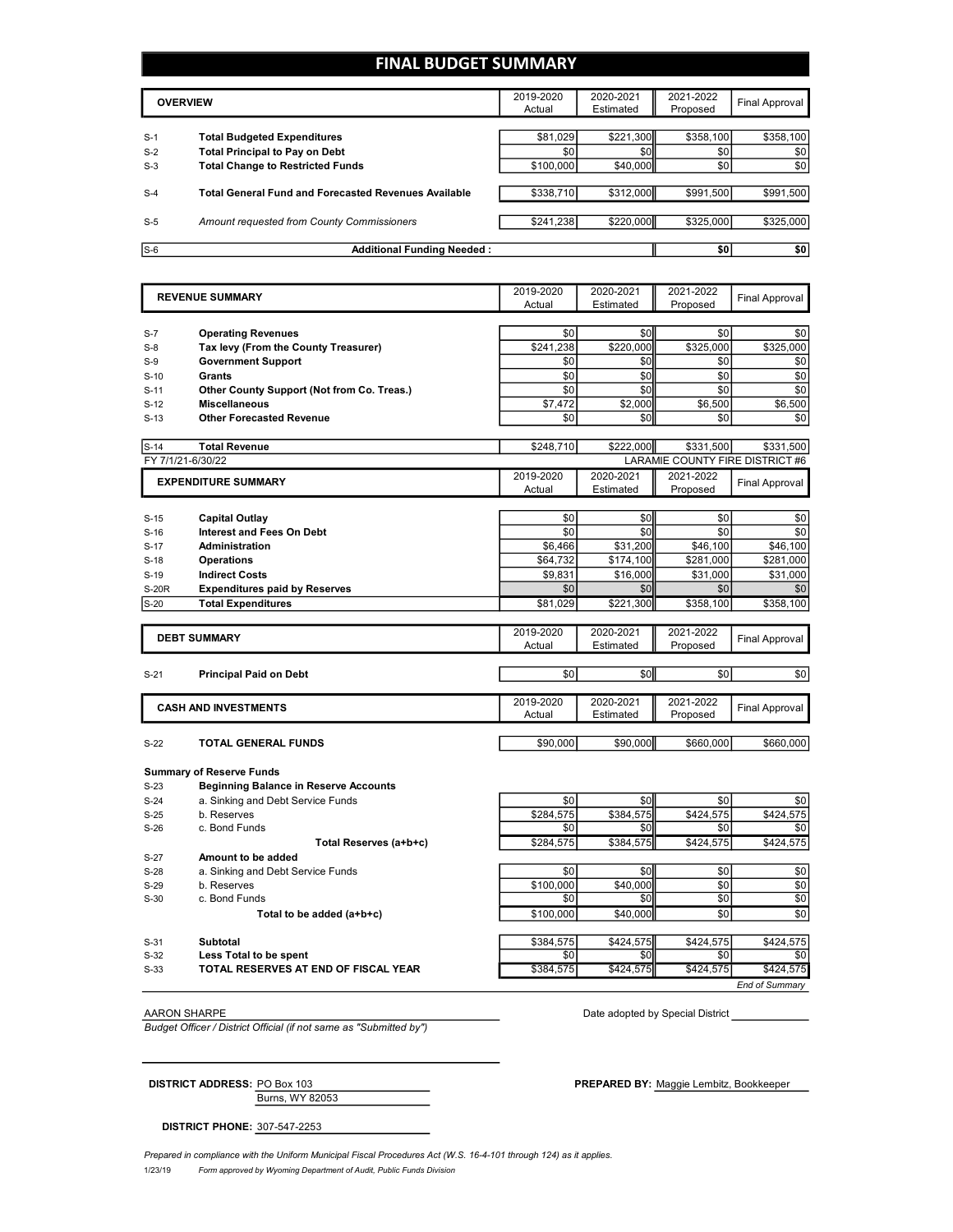# **Final Budget**

LARAMIE COUNTY FIRE DISTRICT #6

**FYE** 6/30/2022

|                    | <b>NAME OF DISTRICT/BOARD</b>                                       |                                   |                        |                       |                       |
|--------------------|---------------------------------------------------------------------|-----------------------------------|------------------------|-----------------------|-----------------------|
|                    | <b>PROPERTY TAXES AND ASSESSMENTS</b>                               |                                   |                        |                       |                       |
|                    |                                                                     | 2019-2020<br>Actual               | 2020-2021<br>Estimated | 2021-2022<br>Proposed | <b>Final Approval</b> |
| $R-1$              | <b>Property Taxes and Assessments Received</b>                      |                                   |                        |                       |                       |
| $R-1.1$<br>$R-1.2$ | Tax Levy (From the County Treasurer)<br><b>Other County Support</b> | \$241,238                         | \$220,000              | \$325,000             | \$325,000             |
|                    |                                                                     |                                   |                        |                       |                       |
|                    | <b>FORECASTED REVENUE</b>                                           |                                   |                        |                       |                       |
|                    |                                                                     | 2019-2020<br>Actual               | 2020-2021<br>Estimated | 2021-2022<br>Proposed | <b>Final Approval</b> |
| $R-2$              | <b>Revenues from Other Governments</b>                              |                                   |                        |                       |                       |
| $R-2.1$            | State Aid                                                           |                                   |                        |                       |                       |
| $R-2.2$            | Additional County Aid (non-treasurer)                               |                                   |                        |                       |                       |
| $R-2.3$            | City (or Town) Aid                                                  |                                   |                        |                       |                       |
| $R-2.4$            | Other (Specify)                                                     |                                   |                        |                       |                       |
| $R-2.5$            | <b>Total Government Support</b>                                     | \$0                               | \$0                    | \$0                   | \$0                   |
| $R-3$              | <b>Operating Revenues</b>                                           |                                   |                        |                       |                       |
| $R-3.1$            | <b>Customer Charges</b>                                             |                                   |                        |                       |                       |
| $R-3.2$            | Sales of Goods or Services                                          |                                   |                        |                       |                       |
| $R-3.3$            | <b>Other Assessments</b>                                            |                                   | \$0                    | \$0                   |                       |
| $R-3.4$<br>$R-4$   | <b>Total Operating Revenues</b><br>Grants                           | \$0                               |                        |                       | \$0                   |
| $R-4.1$            | <b>Direct Federal Grants</b>                                        |                                   |                        |                       |                       |
| $R-4.2$            | Federal Grants thru State Agencies                                  |                                   |                        |                       |                       |
| $R-4.3$            | <b>Grants from State Agencies</b>                                   |                                   |                        |                       |                       |
| $R-4.4$            | <b>Total Grants</b>                                                 | \$0                               | \$0                    | \$0                   | \$0                   |
| $R-5$              | <b>Miscellaneous Revenue</b>                                        |                                   |                        |                       |                       |
| $R-5.1$            | Interest                                                            | \$4,859                           | \$1,500                | \$4,600               | \$4,600               |
| $R-5.2$            | Other: Specify                                                      | donations/ misc income<br>\$2,613 | \$500                  | \$1,900               | \$1,900               |
| $R-5.3$            | Other: Additional                                                   |                                   |                        |                       |                       |
| $R-5.4$            | <b>Total Miscellaneous</b>                                          | \$7,472                           | \$2,000                | \$6,500               | \$6,500               |
| $R-5.5$            | <b>Total Forecasted Revenue</b>                                     | \$7,472                           | \$2,000                | \$6,500               | \$6,500               |
| $R-6$              | <b>Other Forecasted Revenue</b>                                     |                                   |                        |                       |                       |
| $R-6.1$            | a. Other past due-as estimated by Co. Treas.                        |                                   |                        |                       |                       |
| $R-6.2$            | b. Other forecasted revenue (specify):                              |                                   |                        |                       |                       |
| $R-6.3$            |                                                                     |                                   |                        |                       |                       |
| $R-6.4$            |                                                                     |                                   |                        |                       |                       |
| $R-6.5$            |                                                                     |                                   |                        |                       |                       |
| $R-6.6$            | Total Other Forecasted Revenue (a+b)                                | \$0                               | \$0                    | \$0                   | \$0                   |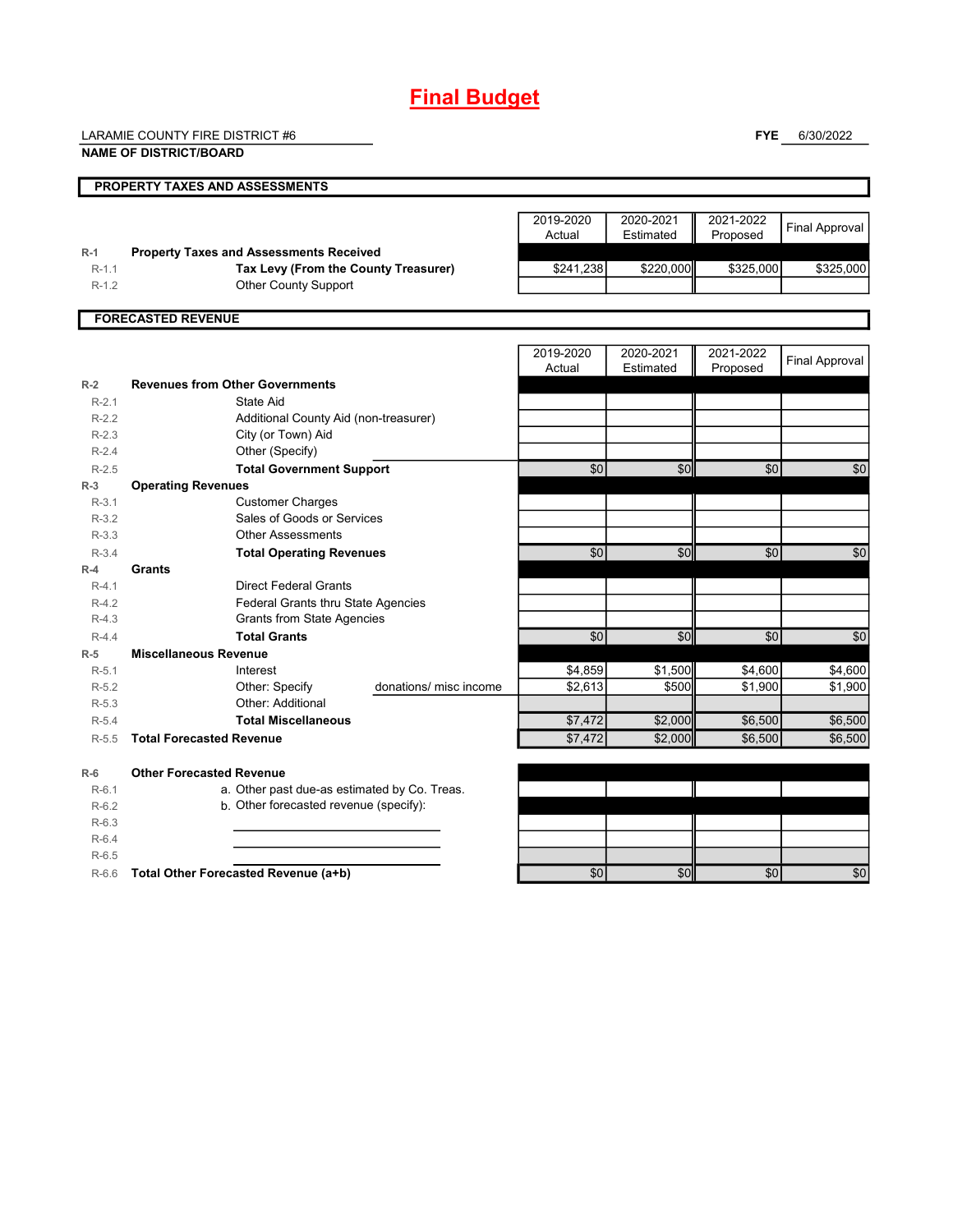# **CAPITAL OUTLAY BUDGET**

| $E-1$     | <b>Capital Outlay</b> |                         |
|-----------|-----------------------|-------------------------|
| $E - 1.1$ |                       | <b>Real Property</b>    |
| $E - 1.2$ |                       | Vehicles                |
| $E - 1.3$ |                       | <b>Office Equipment</b> |
| $F-14$    |                       | Other (Specify)         |
| $F-1.5$   |                       |                         |
| $E-1.6$   |                       |                         |
| $E - 1.7$ |                       |                         |
| E-1.8     | TOTAL CAPITAL OUTLAY  |                         |

|         |                             |                      | 2019-2020 | 2020-2021 | 2021-2022 | <b>Final Approval</b> |
|---------|-----------------------------|----------------------|-----------|-----------|-----------|-----------------------|
|         |                             |                      | Actual    | Estimated | Proposed  |                       |
|         | <b>Capital Outlay</b>       |                      |           |           |           |                       |
| $E-1.1$ |                             | <b>Real Property</b> |           |           |           |                       |
| $E-1.2$ |                             | Vehicles             |           |           |           |                       |
| $E-1.3$ |                             | Office Equipment     |           |           |           |                       |
| $E-1.4$ |                             | Other (Specify)      |           |           |           |                       |
| $E-1.5$ |                             |                      |           |           |           |                       |
| $E-1.6$ |                             |                      |           |           |           |                       |
| $E-1.7$ |                             |                      |           |           |           |                       |
| $E-1.8$ | <b>TOTAL CAPITAL OUTLAY</b> |                      | \$0       | \$0       | \$0       | \$0                   |

#### **ADMINISTRATION BUDGET**

|           |                                      |                                 | Actual  | Esumated | Proposed |
|-----------|--------------------------------------|---------------------------------|---------|----------|----------|
| $E-2$     | <b>Personnel Services</b>            |                                 |         |          |          |
| $E - 2.1$ |                                      | Administrator                   | \$5,198 | \$2,500  | \$10,000 |
| $E-2.2$   |                                      | Secretary                       |         |          |          |
| $E-2.3$   |                                      | Clerical                        |         |          |          |
| $E-2.4$   |                                      | Other (Specify)                 |         |          |          |
| $E - 2.5$ |                                      |                                 |         |          |          |
| $E-2.6$   |                                      |                                 |         |          |          |
| $E - 2.7$ |                                      |                                 |         |          |          |
| $E-3$     | <b>Board Expenses</b>                |                                 |         |          |          |
| $E - 3.1$ |                                      | Travel                          |         |          |          |
| $E - 3.2$ |                                      | Mileage                         |         |          |          |
| $E-3.3$   |                                      | Other (Specify)                 |         |          |          |
| $E - 3.4$ |                                      | Postage                         | \$3     | \$400    | \$400    |
| $E - 3.5$ |                                      | Advertising                     | \$178   | \$600    | \$600    |
| $E - 3.6$ |                                      |                                 |         |          |          |
| $E-4$     | <b>Contractual Services</b>          |                                 |         |          |          |
| $E - 4.1$ |                                      | Legal                           |         | \$10,000 | \$25,000 |
| $E-4.2$   |                                      | Accounting/Auditing             |         | \$5,000  | \$5,100  |
| $E-4.3$   |                                      | Other (Specify)                 |         |          |          |
| $E-4.4$   |                                      |                                 |         |          |          |
| $E-4.5$   |                                      |                                 |         |          |          |
| $E-4.6$   |                                      |                                 |         |          |          |
| $E-5$     | <b>Other Administrative Expenses</b> |                                 |         |          |          |
| $E - 5.1$ |                                      | <b>Office Supplies</b>          |         | \$5,200  | \$5,000  |
| $E-5.2$   |                                      | Office equipment, rent & repair |         |          |          |
| $E-5.3$   |                                      | Education                       | \$1,087 | \$7,500  | \$0      |
| $E - 5.4$ |                                      | Registrations                   |         |          |          |
| $E-5.5$   |                                      | Other (Specify)                 |         |          |          |
| $E - 5.6$ |                                      | Membership/yearly dues          |         |          |          |
| $E - 5.7$ |                                      |                                 |         |          |          |
| $E - 5.8$ |                                      |                                 |         |          |          |
| $E-6$     | <b>TOTAL ADMINISTRATION</b>          |                                 | \$6,466 | \$31,200 | \$46,100 |

|                                       |                                      | 2019-2020 | 2020-2021 | 2021-2022 | <b>Final Approval</b> |
|---------------------------------------|--------------------------------------|-----------|-----------|-----------|-----------------------|
|                                       | <b>Personnel Services</b>            | Actual    | Estimated | Proposed  |                       |
| 2<br>$E - 2.1$                        | Administrator                        | \$5,198   | \$2,500   | \$10,000  | \$10,000              |
| $E - 2.2$                             | Secretary                            |           |           |           |                       |
|                                       | Clerical                             |           |           |           |                       |
| $E - 2.3$                             |                                      |           |           |           |                       |
| $E - 2.4$                             | Other (Specify)                      |           |           |           |                       |
| $E-2.5$                               |                                      |           |           |           |                       |
| $E - 2.6$                             |                                      |           |           |           |                       |
| $E - 2.7$<br>$\overline{\phantom{0}}$ |                                      |           |           |           |                       |
|                                       | <b>Board Expenses</b>                |           |           |           |                       |
| $E - 3.1$                             | Travel                               |           |           |           |                       |
| $E - 3.2$                             | Mileage                              |           |           |           |                       |
| $E - 3.3$                             | Other (Specify)                      | \$3       |           | \$400     |                       |
| $E - 3.4$                             | Postage                              | \$178     | \$400     |           | \$400                 |
| $E-3.5$                               | Advertising                          |           | \$600     | \$600     | \$600                 |
| $E - 3.6$<br>ı.                       | <b>Contractual Services</b>          |           |           |           |                       |
| $E - 4.1$                             | Legal                                |           | \$10,000  | \$25,000  | \$25,000              |
| $E-4.2$                               | Accounting/Auditing                  |           | \$5,000   | \$5,100   | \$5,100               |
| $E - 4.3$                             | Other (Specify)                      |           |           |           |                       |
| $E - 4.4$                             |                                      |           |           |           |                       |
| $E - 4.5$                             |                                      |           |           |           |                       |
| $E - 4.6$                             |                                      |           |           |           |                       |
| 5                                     | <b>Other Administrative Expenses</b> |           |           |           |                       |
| $E - 5.1$                             | <b>Office Supplies</b>               |           | \$5,200   | \$5,000   | \$5,000               |
| $E - 5.2$                             | Office equipment, rent & repair      |           |           |           |                       |
| $E - 5.3$                             | Education                            | \$1,087   | \$7,500   | \$0       |                       |
| $E - 5.4$                             | Registrations                        |           |           |           |                       |
| $E - 5.5$                             | Other (Specify)                      |           |           |           |                       |
| $E - 5.6$                             | Membership/yearly dues               |           |           |           |                       |
| $E - 5.7$                             |                                      |           |           |           |                       |
| $E - 5.8$                             |                                      |           |           |           |                       |
| ŝ                                     | <b>TOTAL ADMINISTRATION</b>          | \$6,466   | \$31,200  | \$46,100  | \$46,100              |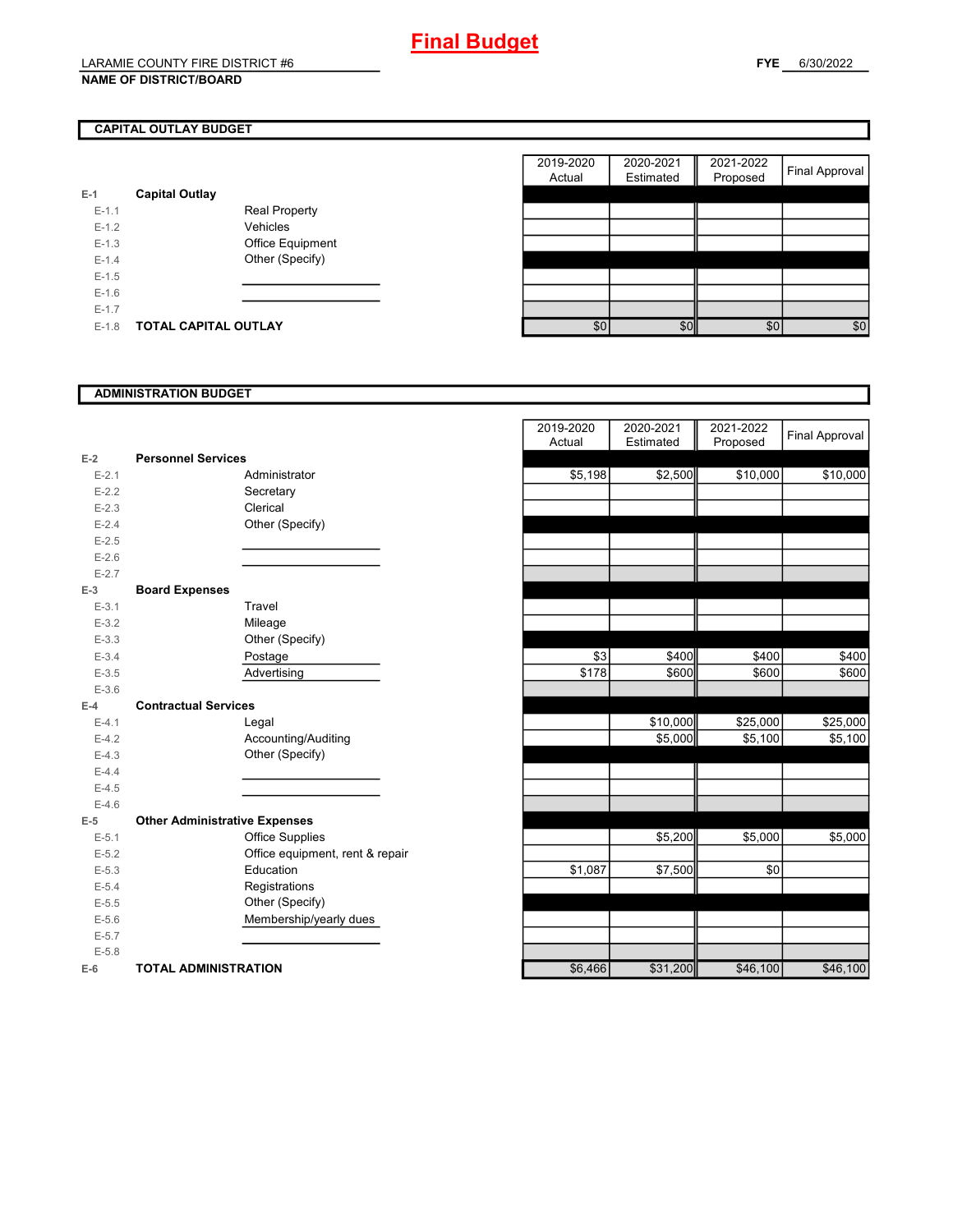# **Final Budget**

## **FYE** 6/30/2022

## **OPERATIONS BUDGET**

|           |                                        | nuuai    | Lournated <b>I</b> | <b>THOPOSE</b> U |
|-----------|----------------------------------------|----------|--------------------|------------------|
| $E-7$     | <b>Personnel Services</b>              |          |                    |                  |
| $E - 7.1$ | Wages--Operations                      | \$13,980 | \$15,000           | \$20,000         |
| $E - 7.2$ | <b>Service Contracts</b>               |          | \$10,000           | \$0              |
| $E - 7.3$ | Other (Specify)                        |          |                    |                  |
| $E - 7.4$ | Training                               |          |                    | \$10,000         |
| $E - 7.5$ | Food Expenses                          |          |                    | \$2,500          |
| $E - 7.6$ |                                        |          |                    |                  |
| $E-8$     | <b>Travel</b>                          |          |                    |                  |
| $E - 8.1$ | Mileage                                |          |                    | \$5,000          |
| $E - 8.2$ | Other (Specify)                        |          |                    |                  |
| $E-8.3$   |                                        |          |                    |                  |
| $E - 8.4$ |                                        |          |                    |                  |
| $E - 8.5$ |                                        |          |                    |                  |
| $E-9$     | <b>Operating supplies (List)</b>       |          |                    |                  |
| $E-9.1$   | <b>Utilities</b>                       | \$6,848  | \$13,000           | \$20,000         |
| $E-9.2$   | Fuel                                   | \$5,042  | \$7,500            | \$10,000         |
| $E-9.3$   | <b>Truck Maintenance</b>               | \$7,062  | \$20,000           | \$46,000         |
| $E-9.4$   | <b>Equipment Maint/Repair</b>          | \$20,147 | \$20,000           | \$25,000         |
| $E-9.5$   |                                        |          |                    |                  |
| $E-10$    | <b>Program Services (List)</b>         |          |                    |                  |
| $E-10.1$  | Radio Equipment                        | \$4,313  | \$25,000           | \$47,000         |
| $E-10.2$  | <b>Building Maintenance</b>            | \$5,125  | \$5,000            | \$11,500         |
| $E-10.3$  | PPE                                    | \$1,843  | \$40,000           | \$25,000         |
| $E-10.4$  | Misc Expense                           | \$372    | \$1,000            | \$1,000          |
| $E-10.5$  | see additional details                 |          |                    | \$5,000          |
| $E-11$    | <b>Contractual Arrangements (List)</b> |          |                    |                  |
| $E-11.1$  | Verizon Wireless                       |          |                    | \$5,000          |
| $E-11.2$  |                                        |          |                    |                  |
| $E-11.3$  |                                        |          |                    |                  |
| $E-11.4$  |                                        |          |                    |                  |
| $E-11.5$  |                                        |          |                    |                  |
| $E-12$    | <b>Other operations (Specify)</b>      |          |                    |                  |
| $E-12.1$  | Bldg remodel upgrades                  |          | \$17,600           | \$24,000         |
| $E-12.2$  | Equipment upgrades                     |          |                    | \$24,000         |
| $E-12.3$  |                                        |          |                    |                  |
| $E-12.4$  |                                        |          |                    |                  |
| $E-12.5$  |                                        |          |                    |                  |
| $E-13$    | <b>TOTAL OPERATIONS</b>                | \$64,732 | \$174,100          | \$281,000        |

|                |                                        | 2019-2020 | 2020-2021 | 2021-2022 | <b>Final Approval</b> |
|----------------|----------------------------------------|-----------|-----------|-----------|-----------------------|
| $\overline{7}$ | <b>Personnel Services</b>              | Actual    | Estimated | Proposed  |                       |
| $E - 7.1$      | Wages--Operations                      | \$13,980  | \$15,000  | \$20,000  | \$20,000              |
| $E - 7.2$      | <b>Service Contracts</b>               |           | \$10,000  | \$0       |                       |
| $E - 7.3$      | Other (Specify)                        |           |           |           |                       |
| $E - 7.4$      | Training                               |           |           | \$10,000  | \$10,000              |
| $E - 7.5$      | Food Expenses                          |           |           | \$2,500   | \$2,500               |
| $E - 7.6$      |                                        |           |           |           |                       |
| 8              | <b>Travel</b>                          |           |           |           |                       |
| $E-8.1$        | Mileage                                |           |           | \$5,000   | \$5,000               |
| $E-8.2$        | Other (Specify)                        |           |           |           |                       |
| $E-8.3$        |                                        |           |           |           |                       |
| $E - 8.4$      |                                        |           |           |           |                       |
| $E-8.5$        |                                        |           |           |           |                       |
| 9              | <b>Operating supplies (List)</b>       |           |           |           |                       |
| $E-9.1$        | <b>Utilities</b>                       | \$6,848   | \$13,000  | \$20,000  | \$20,000              |
| $E - 9.2$      | Fuel                                   | \$5,042   | \$7,500   | \$10,000  | \$10,000              |
| $E-9.3$        | <b>Truck Maintenance</b>               | \$7,062   | \$20,000  | \$46,000  | \$46,000              |
| $E - 9.4$      | Equipment Maint/Repair                 | \$20,147  | \$20,000  | \$25,000  | \$25,000              |
| $E - 9.5$      |                                        |           |           |           |                       |
| $-10$          | <b>Program Services (List)</b>         |           |           |           |                       |
| $E-10.1$       | Radio Equipment                        | \$4,313   | \$25,000  | \$47,000  | \$47,000              |
| $E-10.2$       | <b>Building Maintenance</b>            | \$5,125   | \$5,000   | \$11,500  | $\overline{$}11,500$  |
| $E-10.3$       | PPE                                    | \$1,843   | \$40,000  | \$25,000  | \$25,000              |
| $E-10.4$       | Misc Expense                           | \$372     | \$1,000   | \$1,000   | \$1,000               |
| $E-10.5$       | see additional details                 |           |           | \$5,000   | \$5,000               |
| 41.            | <b>Contractual Arrangements (List)</b> |           |           |           |                       |
| $E-11.1$       | Verizon Wireless                       |           |           | \$5,000   | \$5,000               |
| $E-11.2$       |                                        |           |           |           |                       |
| $E-11.3$       |                                        |           |           |           |                       |
| $E-11.4$       |                                        |           |           |           |                       |
| $E-11.5$       |                                        |           |           |           |                       |
| 12             | <b>Other operations (Specify)</b>      |           |           |           |                       |
| $E-12.1$       | Bldg remodel upgrades                  |           | \$17,600  | \$24,000  | \$24,000              |
| $E-12.2$       | Equipment upgrades                     |           |           | \$24,000  | \$24,000              |
| $E-12.3$       |                                        |           |           |           |                       |
| $E-12.4$       |                                        |           |           |           |                       |
| $E-12.5$       |                                        |           |           |           |                       |
| $-13$          | <b>TOTAL OPERATIONS</b>                | \$64,732  | \$174,100 | \$281,000 | \$281,000             |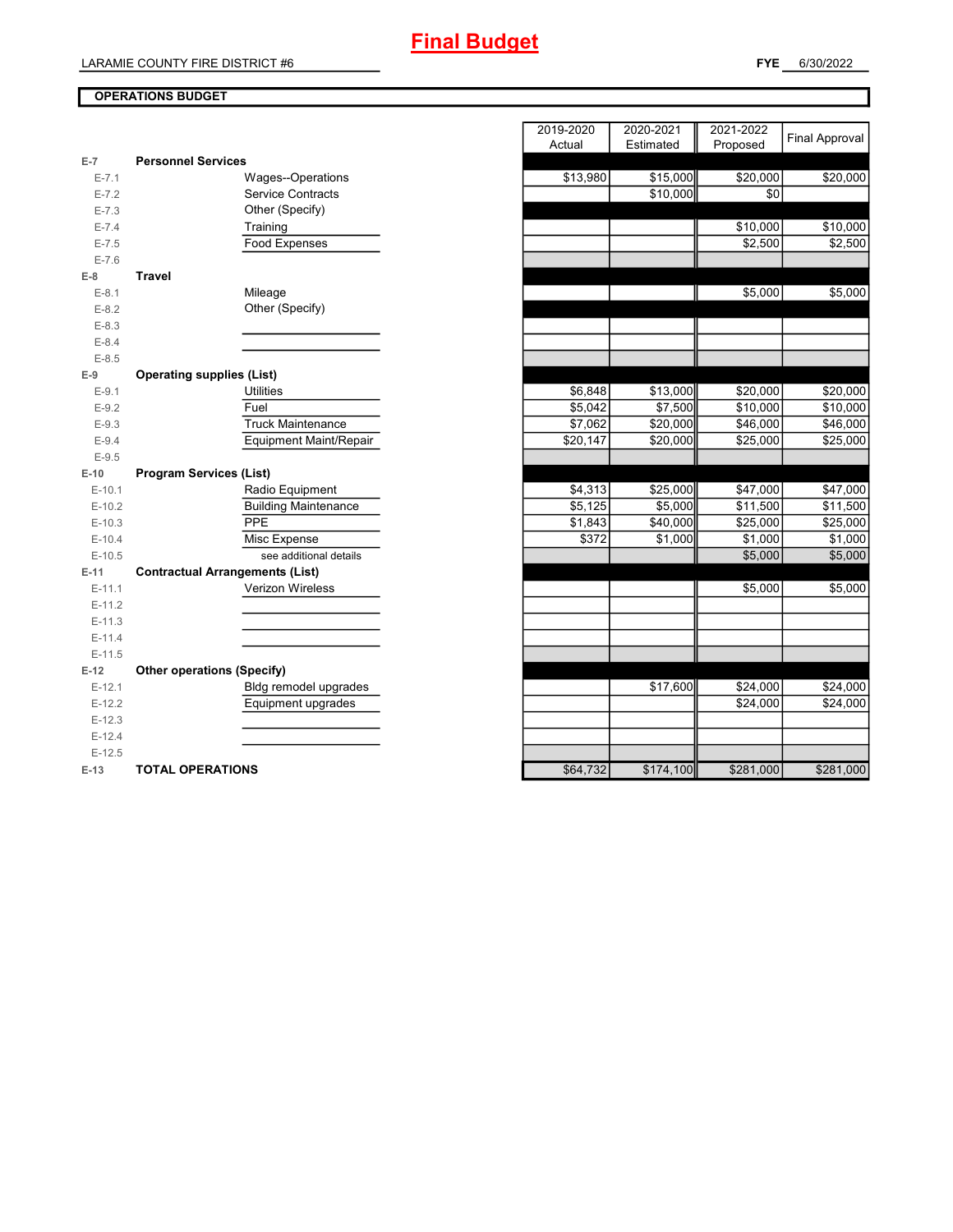## **INDIRECT COSTS BUDGET**

|          |                              | Actual  | Estimated | Proposed |          |
|----------|------------------------------|---------|-----------|----------|----------|
| $E-14$   | Insurance                    |         |           |          |          |
| $E-14.1$ | Liability                    | \$500   | \$500     | \$500    | \$500    |
| $E-14.2$ | Buildings and vehicles       | \$573   | \$4,000   | \$7,500  | \$7,500  |
| $E-14.3$ | Equipment                    |         | \$4,000   | \$7,500  | \$7,500  |
| $E-14.4$ | Other (Specify)              |         |           |          |          |
| $E-14.5$ |                              |         |           |          |          |
| $E-14.6$ |                              |         |           |          |          |
| $E-14.7$ |                              |         |           |          |          |
| $E-15$   | Indirect payroll costs:      |         |           |          |          |
| $E-15.1$ | FICA (Social Security) taxes | \$1,069 | \$1,500   | \$2,500  | \$2,500  |
| $E-15.2$ | <b>Workers Compensation</b>  | \$5,214 | \$3,000   | \$8,000  | \$8,000  |
| $E-15.3$ | <b>Unemployment Taxes</b>    | \$0     | \$0       | \$0      |          |
| $E-15.4$ | Retirement                   | \$2,475 | \$3,000   | \$5,000  | \$5,000  |
| $E-15.5$ | Health Insurance             |         |           |          |          |
| $E-15.6$ | Other (Specify)              |         |           |          |          |
| $E-15.7$ |                              |         |           |          |          |
| $E-15.8$ |                              |         |           |          |          |
| $E-15.9$ |                              |         |           |          |          |
| $E-17$   | <b>TOTAL INDIRECT COSTS</b>  | \$9,831 | \$16,000  | \$31,000 | \$31,000 |

| 2019-2020<br>Actual | 2020-2021<br>Estimated | 2021-2022<br>Proposed | <b>Final Approval</b> |
|---------------------|------------------------|-----------------------|-----------------------|
|                     |                        |                       |                       |
| \$500               | \$500                  | \$500                 | \$500                 |
| \$573               | \$4,000                | \$7,500               | \$7,500               |
|                     | \$4,000                | \$7,500               | \$7,500               |
|                     |                        |                       |                       |
|                     |                        |                       |                       |
|                     |                        |                       |                       |
|                     |                        |                       |                       |
|                     |                        |                       |                       |
| \$1,069             | \$1,500                | \$2,500               | \$2,500               |
| \$5,214             | \$3,000                | \$8,000               | \$8,000               |
| \$0                 | \$0                    | \$0                   |                       |
| \$2,475             | \$3,000                | \$5,000               | \$5,000               |
|                     |                        |                       |                       |
|                     |                        |                       |                       |
|                     |                        |                       |                       |
|                     |                        |                       |                       |
|                     |                        |                       |                       |
|                     |                        |                       |                       |
| \$9,831             | \$16,000               | \$31,000              | \$31,000              |

#### **DEBT SERVICE BUDGET**

|         |                           | 2019-2020 | 2020-2021 | 2021-2022 |                |
|---------|---------------------------|-----------|-----------|-----------|----------------|
|         |                           | Actual    | Estimated | Proposed  | Final Approval |
| $D-1$   | <b>Debt Service</b>       |           |           |           |                |
| $D-1.1$ | Principal                 |           |           |           |                |
| $D-1.2$ | Interest                  |           |           |           |                |
| $D-1.3$ | Fees                      |           |           |           |                |
| $D-2$   | <b>TOTAL DEBT SERVICE</b> | \$0       | \$0       | \$0       | \$0            |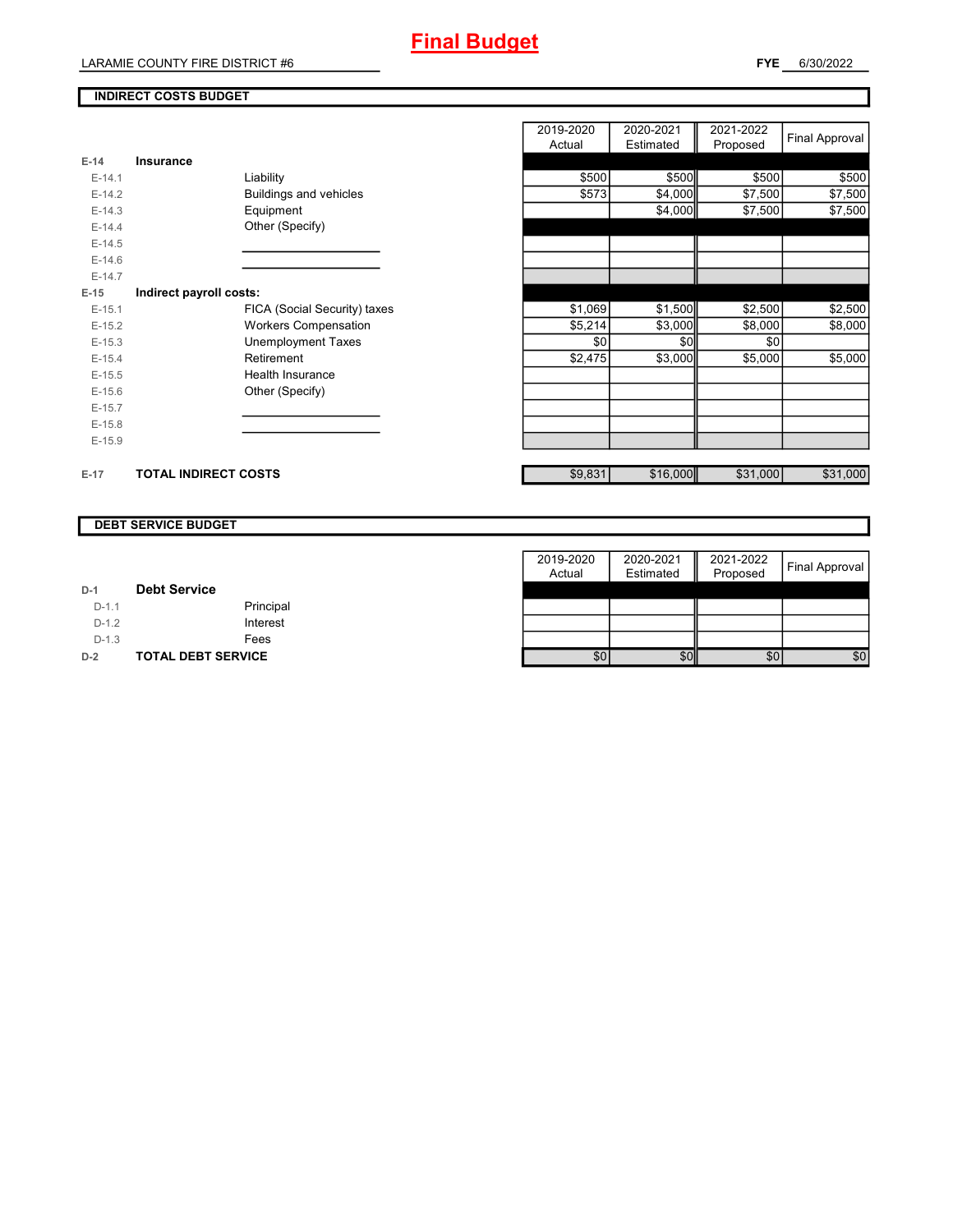#### LARAMIE COUNTY FIRE DISTRICT #6 **NAME OF DISTRICT/BOARD**

# **GENERAL FUNDS**

|         |                                                     | End of Year | <b>Beginning</b> | <b>Beginning</b> |                       |
|---------|-----------------------------------------------------|-------------|------------------|------------------|-----------------------|
|         |                                                     | 2019-2020   | 2020-2021        | 2021-2022        |                       |
| C-1     | <b>Balances at Beginning of Fiscal Year</b>         | Actual      | Estimated        | Proposed         | <b>Final Approval</b> |
| $C-1.1$ | General Fund Checking Account Balance               | \$90,000    | \$90,000         | \$660,000        | \$660,000             |
| $C-1.2$ | Savings and Investments Account Balance             |             | \$0 <sub>l</sub> |                  |                       |
| $C-1.3$ | General Fund CD Balance                             |             | \$0              |                  |                       |
| $C-1.4$ | All Other Funds                                     |             | \$0 <sub>l</sub> |                  |                       |
| $C-1.5$ | Reserves (From Below)                               | \$384,575   | \$384,575        | \$424.575        | \$424,575             |
| $C-1.6$ | <b>Total Estimated Cash and Investments on Hand</b> | \$474,575   | \$474.575        | \$1.084.575      | \$1.084.575           |

| $C-2$   | <b>General Fund Reductions:</b>               |
|---------|-----------------------------------------------|
| $C-2.1$ | a. Unpaid bills at FYE                        |
| $C-2.2$ | b. Reserves                                   |
| $C-2.3$ | <b>Total Deductions (a+b</b>                  |
| $C-2.4$ | <b>Estimated Non-Restricted Funds Availal</b> |

| $C-2.1$ | a. Unpaid bills at FYE                          |           |           |           |           |
|---------|-------------------------------------------------|-----------|-----------|-----------|-----------|
| $C-2.2$ | b. Reserves                                     | \$384.575 | \$424.575 | \$424.575 | \$424.575 |
| $C-2.3$ | Total Deductions (a+b)                          | \$384,575 | \$424.575 | \$424.575 | \$424,575 |
| $C-2.4$ | <b>Estimated Non-Restricted Funds Available</b> | \$90,000  | \$50,000  | \$660,000 | \$660,000 |

#### **SINKING & DEBT SERVICE FUNDS**

| $C-3$    |                                                             | 2019-2020<br>Actual | 2020-2021<br>Estimated | 2021-2022<br>Proposed | Final Approval |
|----------|-------------------------------------------------------------|---------------------|------------------------|-----------------------|----------------|
| $C-3.1$  | Beginning Balance in Reserve Account (end of previous year) |                     | \$0                    | \$0                   |                |
| $C-3.2$  | Date of Reserve Approval in Minutes:                        |                     |                        |                       |                |
| $C-3.3$  | Amount to be added to the reserve                           |                     |                        |                       |                |
| $C-3.4$  | Date of Reserve Approval in Minutes:                        |                     |                        |                       |                |
| $C-3.5$  | SUB-TOTAL                                                   | \$0                 | \$0                    | \$0                   | \$0            |
| $C-3.6$  | Identify the amount and project to be spent                 |                     |                        |                       |                |
| $C-3.7$  | a.                                                          |                     |                        |                       |                |
| $C-3.8$  | b.                                                          |                     |                        |                       |                |
| $C-3.9$  | c.                                                          |                     |                        |                       |                |
| $C-3.10$ | Date of Reserve Approval in Minutes:                        |                     |                        |                       |                |
| $C-3.11$ | TOTAL CAPITAL OUTLAY (a+b+c)                                | \$0                 | \$0                    | \$0                   | \$0            |
| $C-3.12$ | Balance to be retained                                      | \$0                 | \$0                    | \$0                   | \$0            |
|          |                                                             |                     |                        |                       |                |

#### **RESERVES**

| Beginning Balance in Reserve Account (end of previous year)<br>\$384,575<br>\$424,575<br>\$284,575<br>$C-4.1$<br>Date of Reserve Approval in Minutes:<br>$C-4.2$<br>\$40,000<br>Amount to be added to the reserve<br>\$100.000<br>$C-4.3$<br>Date of Reserve Approval in Minutes:<br>$C-4.4$<br>\$424,575<br>\$384,575<br>\$424.575<br>SUB-TOTAL<br>$C-4.5$<br>Identify the amount and project to be spent<br>$C-4.6$<br>$C-4.7$<br>a.<br>$C-4.8$<br>b.<br>$C-4.9$<br>Date of Reserve Approval in Minutes:<br>$C-4.10$<br>\$0<br>TOTAL OTHER RESERVE OUTLAY (a+b+c)<br>\$0<br>\$0<br>$C-4.11$<br>Balance to be retained<br>\$424,575<br>\$384,575<br>\$424,575<br>$C-4.12$ |       | 2019-2020 | 2020-2021 | 2021-2022 | Final Approval |
|----------------------------------------------------------------------------------------------------------------------------------------------------------------------------------------------------------------------------------------------------------------------------------------------------------------------------------------------------------------------------------------------------------------------------------------------------------------------------------------------------------------------------------------------------------------------------------------------------------------------------------------------------------------------------|-------|-----------|-----------|-----------|----------------|
|                                                                                                                                                                                                                                                                                                                                                                                                                                                                                                                                                                                                                                                                            | $C-4$ | Actual    | Estimated | Proposed  |                |
|                                                                                                                                                                                                                                                                                                                                                                                                                                                                                                                                                                                                                                                                            |       |           |           |           | \$424,575      |
|                                                                                                                                                                                                                                                                                                                                                                                                                                                                                                                                                                                                                                                                            |       |           |           |           |                |
|                                                                                                                                                                                                                                                                                                                                                                                                                                                                                                                                                                                                                                                                            |       |           |           |           |                |
|                                                                                                                                                                                                                                                                                                                                                                                                                                                                                                                                                                                                                                                                            |       |           |           |           |                |
|                                                                                                                                                                                                                                                                                                                                                                                                                                                                                                                                                                                                                                                                            |       |           |           |           | \$424.575      |
|                                                                                                                                                                                                                                                                                                                                                                                                                                                                                                                                                                                                                                                                            |       |           |           |           |                |
|                                                                                                                                                                                                                                                                                                                                                                                                                                                                                                                                                                                                                                                                            |       |           |           |           |                |
|                                                                                                                                                                                                                                                                                                                                                                                                                                                                                                                                                                                                                                                                            |       |           |           |           |                |
|                                                                                                                                                                                                                                                                                                                                                                                                                                                                                                                                                                                                                                                                            |       |           |           |           |                |
|                                                                                                                                                                                                                                                                                                                                                                                                                                                                                                                                                                                                                                                                            |       |           |           |           |                |
|                                                                                                                                                                                                                                                                                                                                                                                                                                                                                                                                                                                                                                                                            |       |           |           |           | \$0            |
|                                                                                                                                                                                                                                                                                                                                                                                                                                                                                                                                                                                                                                                                            |       |           |           |           | \$424,575      |

# **BOND FUNDS**

|         |                                                             | 2019-2020        | 2020-2021 | 2021-2022 | Final Approval |
|---------|-------------------------------------------------------------|------------------|-----------|-----------|----------------|
| $C-5$   |                                                             | Actual           | Estimated | Proposed  |                |
| $C-5.1$ | Beginning Balance in Reserve Account (end of previous year) |                  | \$0       | \$0       |                |
| $C-5.2$ | Date of Reserve Approval in Minutes:                        |                  |           |           |                |
| $C-5.3$ | Amount to be added to the reserve                           |                  |           |           |                |
| $C-5.4$ | Date of Reserve Approval in Minutes:                        |                  |           |           |                |
| $C-5.5$ | SUB-TOTAL                                                   | \$0              | \$0       | \$0       | \$0            |
| $C-5.6$ | Identify the amount and project to be spent                 |                  |           |           |                |
| $C-5.7$ | Date of Reserve Approval in Minutes:                        |                  |           |           |                |
| $C-5.8$ | Balance to be retained                                      | \$0              | \$0       | \$0       | \$0            |
|         |                                                             |                  |           |           |                |
| $C-5.9$ | TOTAL TO BE SPENT                                           | \$0 <sub>1</sub> | \$0       | \$0       | \$0            |